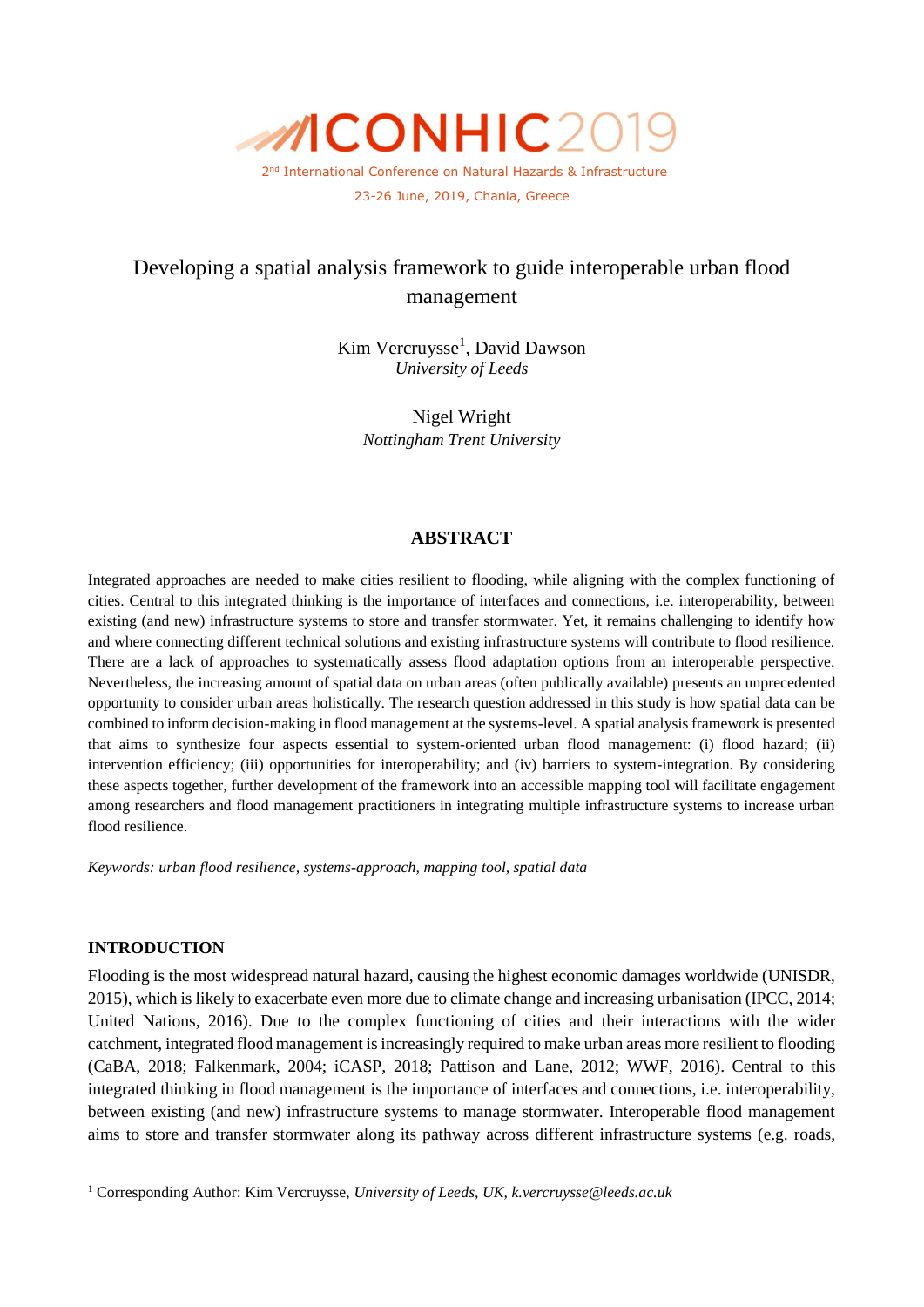green spaces), which becomes especially important in cases when the capacity of existing drainage systems (e.g. sewer or SUDs) is exceeded (Vercruysse, Dawson and Wright, [accepted]).

To design interoperable systems and enhance system integration for flood management, a thorough understanding of the hydrological, environmental and socio-political functioning of a city is required. Specifically, information is needed about where along the "stormwater cascade" intervention for flood management is most efficient, and which infrastructure systems can tolerate additional water. To this end, the increasing amount of spatial data on urban areas (e.g. infrastructure, socio-economic aspects, environmental data and flood risk) presents an unprecedented opportunity. The combination of spatial data and different types of modelling techniques have been used in previous studies to investigate networks, vulnerabilities, and interdependencies of infrastructure systems in the context of flooding (Peerenboom and Fisher, 2007; Balica, Douben and Wright, 2009; Eusgeld, Nan and Dietz, 2011; Ouyang and Dueñas-Osorio, 2011; da Silva, Kernaghan and Luque, 2012; Pregnolato, Ford and Dawson, 2015; Beevers, Walker and Strathie, 2016). Alongside technical data, another body of research had focussed on collection socio-political data in the context of flood management to identify barriers to the adoption of sustainable water management solutions (van Herk et al., 2011; Fratini et al., 2012; Ernst and Preston, 2017; O'Donnell, Lamond and Thorne, 2017; Staddon et al., 2017).

However, to date few studies combine data from these different disciplines in flood management (e.g. flood modelling, infrastructure and design, and socio-political aspects) towards systematically guiding actual integrated urban flood management (Morrison, Westbrook and Noble, 2018; Pearson et al., 2018). Furthermore, despite the wide range of available flood adaptation solutions, including single "hard" engineered infrastructure solutions (e.g.flood defences), and blue-green infrastructure (BGI) solutions that include networks of natural and designed landscape components such sustainable urban drainage systems (SUDs), green roofs, and storage areas (Ghofrani, Sposito and Faggian, 2017), city planners and flood management practitioners often lack a holistic understanding of the city needed to identify how and where linking different technical solutions and existing infrastructure systems can contribute to flood resilience (Ahern, 2013). There is a lack of frameworks to guide systematic assessment of adaptation options for urban flood management that consider an interoperable perspective (Preston, Mustelin and Maloney, 2013; Hansen and Pauleit, 2014; Look and Field, 2017; Meerow and Newell, 2017). In other words, there is a need for application-oriented approaches that conceptualise the urban system, the flood risk problem, and the opportunities and challenges to adaptation (da Silva, Kernaghan and Luque, 2012). Insights into how the growing data-availability in urban areas can be combined with hydrological modelling approaches and the vast range of multifunctional and innovative options for urban water and flood management, is therefore one of the key research needs to fully operationalise integrated flood management (Vercruysse, Dawson and Wright, [accepted]).

Therefore, the research question addressed in this study is how spatial data can be systematically used to inform and guide researchers and practitioners in considering the urban area from an interoperable perspective for flood management. An interdisciplinary, spatial analysis framework is developed that synthesizes four essential questions relevant to system-oriented urban flood management: (i) where is the potential flood hazard highest (defining the problem), (ii) where will flood management intervention be most efficient; (iii) which infrastructure systems can tolerate additional stormwater and which systems cannot (interoperability); and (iv) what are potential barriers for system-integration?

The development of the spatial analysis framework is ongoing work, therefore, a simplified version of the analysis framework is used here to explain the concept and illustrate the purpose. The study is applied to Newcastle Upon Tyne (UK) and described in the next section. This is followed by an overview of the conceptual analysis framework, the selected spatial input data, and a discussion of how the results can contribute to guiding integrated, interoperable, flood management. In the conclusion the key findings are presented, including recommendations for further research.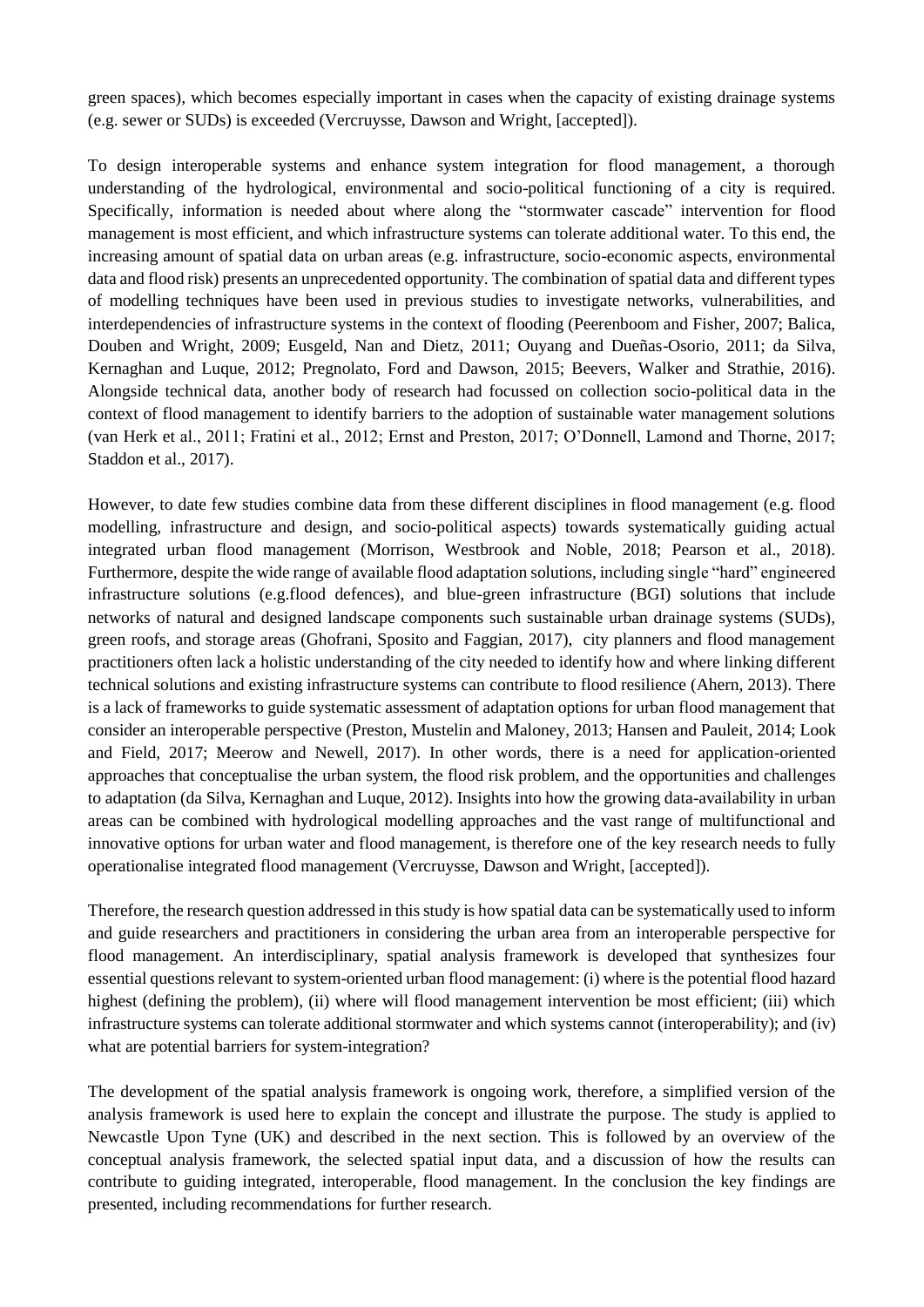# **METHODOLOGY**

### **Case study**

The study is applied to the City of Newcastle-Upon-Tyne in north-eastern England, UK. While Newcastle is vulnerable to both pluvial (surface) and fluvial (River Tyne) flooding, pluvial flooding has been the focus in multiple studies as part of the Blue-Green Cities and Urban Flood Resilience research projects of which Newcastle is a principal case study (Blue-Green Cities Research Project, 2016; Urban Flood Resilience Research Project, 2018). The Newcastle Learning Action Alliance was established in 2014 by the Blue-Green Cities Research Project to create a platform for stakeholders to develop a Blue-Green vision that includes flood risk and surface water management alongside the delivery of multiple diverse ecological, socio-cultural and economic benefits (Urban Flood Resilience Research Project, 2018). The current study is part of the Urban Flood Resilience project, which is a follow-up project of the Blue-Green Cities project, focusing on the knowledge and tools necessary to adopt a systems-approach to urban flood management.

The study area is comprised of the urban core of Newcastle, with an area of  $9.15 \text{ km}^2$  (Figure 1). The upper part of study area is dominated by open green space (Town Moor), while the downstream part is strongly urbanised, characterised by dense commercial and historical buildings in the centre and residential areas to the east and west. The city is characterised by a relatively steep topography, sloping down from the west towards the south-east until the River Tyne along the Southern border of the study area.



**Figure 1.** Urban core of Newcastle Upon Tyne (UK) (OS data © Crown copyright and database right 2018)

#### **Spatial analysis framework**

As mentioned in the introduction, interoperable design for flood management requires a thorough understanding of not only the potential flood hazard in a city, but also the hydrological and socio-political functions and interactions within a city. Stormwater can cross different infrastructure systems (e.g. drainage network, roads, buildings, etc.), while also crossing socio-political boundaries, making it possible to either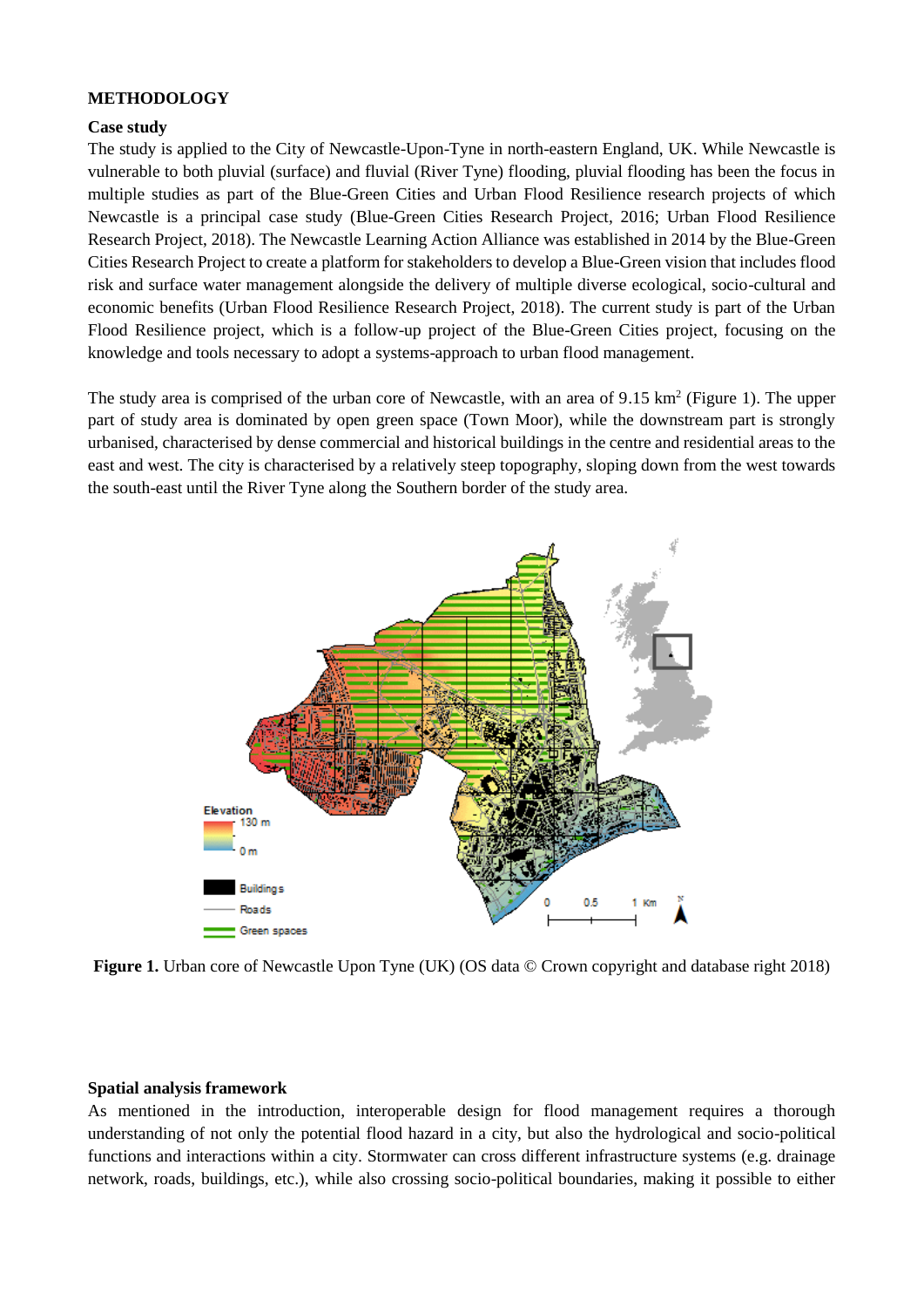store/transfer water along its pathway, or actually preventing stormwater from flowing somewhere. To address these aspects, a spatial analysis framework is being developed, consisting of four main steps (Figure 2).

The first step is to identify the potential flood hazard under a specific scenario: where is flood hazard likely be the highest? In a second step, this flood hazard information is compared to the locations where flood management intervention is likely to be the most efficient in reducing flood hazard; what is the connection between location with a high potential flood hazard and locations contribution to this hazard? This information then feeds into the third step, which aims to identify where stormwater can go (for store or transfer) and equally important, where it cannot go (e.g. due to emergency routes, utilities, etc.). This step aims to identify opportunity areas to manage stormwater and, if no opportunities can be identified, indicate where additional/new infrastructure will likely be required. Finally, alongside the opportunities, it is equally important to identify where other socio-political factors might form potential barriers for integrated flood management so that appropriate stakeholders can be involved or alternative solutions can be developed. In what follows, these four steps are further discussed, starting with an overview of the selected spatial input data (Table 1).



**Figure 2.** Conceptual illustration of spatial analysis framework for interoperable flood management

# *Flood hazard*

To assess flood hazard for a particular location and rainfall event, a wide range of pluvial flood models have been developed in the past decades (Sanders, 2017). Hydrodynamic models are often the most useful in the context of interoperability, because the high level of detail in those models allows to simulate interactions between different infrastructure systems. In this study, CityCAT, a hydrodynamic model developed by Newcastle University (Bertsch, Glenis and Kilsby, 2017), was used. The model has previously been applied to evaluate the impact of BGI and other infrastructure modifications on flood depths (Morgan and Fenner, 2017), or the impact of flooding on transport disruption (Pregnolato, Ford and Dawson, 2015; Pregnolato et al., 2017). In this study, CityCAT was applied to model flood depths for a 1/50 year flood event (with a duration of 1 hour). Maximum depths during the simulated event were derived for each location.

#### *Intervention efficiency*

Locations with high flood risk are not necessarily the locations where flood management intervention is the most efficient or has the most impact. Source areas "causing" flooding downstream are often different than the locations characterised by high estimated flood depths, so that if these source areas (i.e. the locations which would have the most impact on reducing flood hazard) can be identified, it can be used to guide prioritization for flood management intervention. To this end, an experimental model design was developed as part of this study to assess locations where most floodwater is likely to come from (Vercruysse et al., [in preparation]). The model design is based on a systematic sensitivity testing of CityCAT through dividing the study area into grids (Figure 1). The outcome of this analysis is a map showing the contribution of each grid to flood volumes downstream, so that the locations contributing the most to flooding can be identified.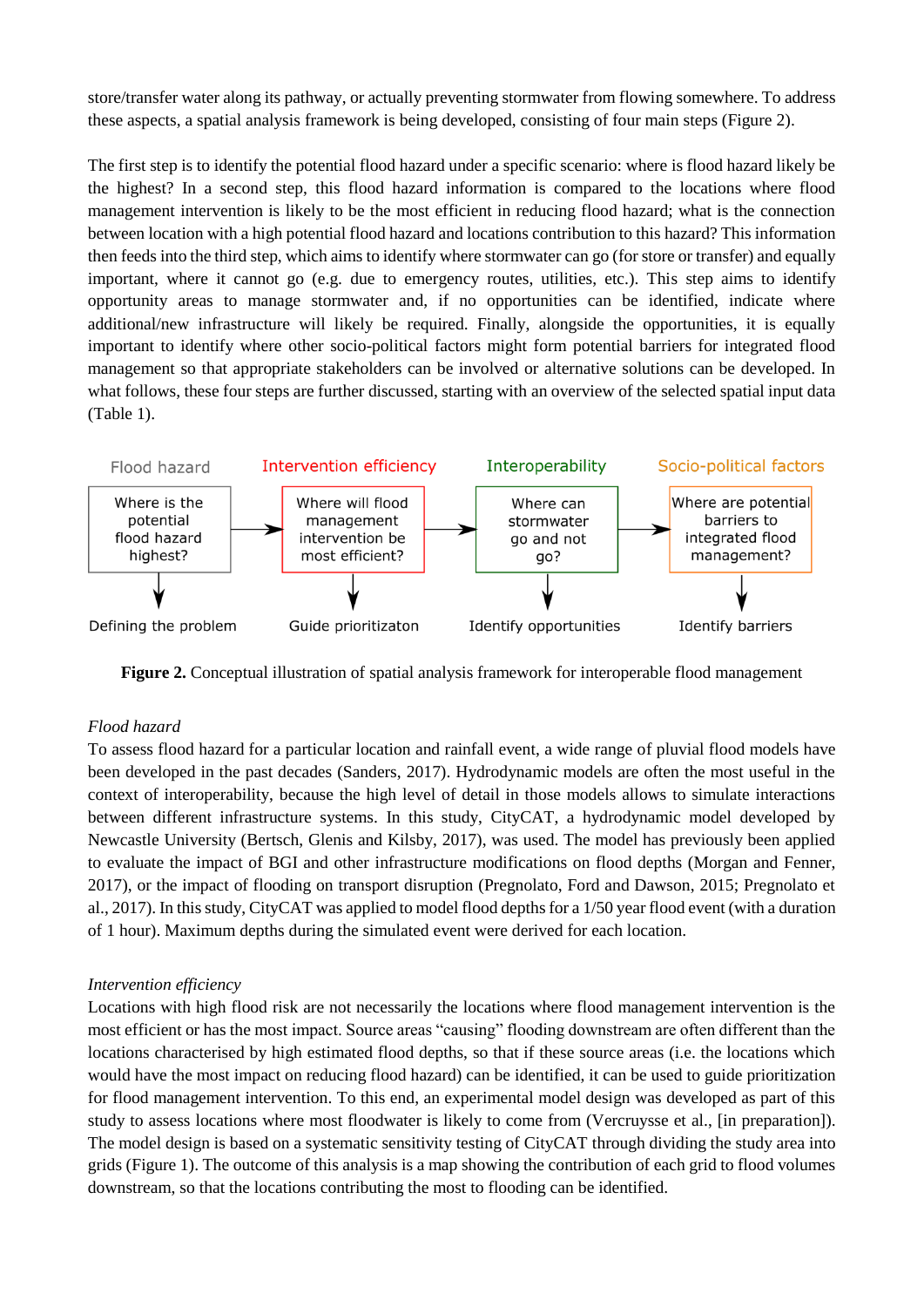# *Interoperability*

Enhancing interoperability for flood management implies that physical interdependencies within and between infrastructure systems can contribute to the overall system performance to deal with stormwater (Ouyang and Dueñas-Osorio, 2011). In general, the function of existing infrastructure systems for stormwater management can be classified under two main processes: store and transfer stormwater to a safer/more suitable location. The most considered infrastructure systems in urban areas that can be interoperable are green spaces (retain water locally) (e.g. Schuch et al., 2017; Sheffield City Council, 2018) and roads (transfer water) (e.g. Balmforth et al., 2006). Furthermore, in some locations carparks or leisure areas are also being redeveloped or considered as temporary flood storage areas (e.g. De Urbanisten, 2012). In this study, the location of green spaces and carparks are used as an example of opportunities to store water, while roads are considered opportunities to transfer water. Additionally, locations were identified where it is assumed that additional stormwater can cause harm or expose critical infrastructure to the impacts of flooding. For example, using roads to transfer water near a hospital or utility infrastructure might impede access (Coles et al., 2017). In this study, major roads (Aroads and motorways on the OS Mastermap 2018) were identified as roads not to be purposely used to transfer stormwater, as well as locations near hospitals and energy substations.

# *Socio-political factors*

Implementation of interoperable solutions for flood management goes beyond the physical flooding system and also requires consideration of socio-political factors. Multiple infrastructure systems are involved, and therefore also different sectors, which makes it challenging to transfer knowledge, address different needs and opinions, pinpoint responsibility, and quantify the value and potential benefits of interventions (Hoang and Fenner, 2016; Hickford et al., 2017). Therefore, it is important to acknowledge potential barriers for interoperability, so that the feasibility of technical solutions can be weighed against possible external challenges. In this study, property boundaries were used to represent barriers posed by the multitude and complexity of stakeholders involved.

|        | Flood hazard                                 | <b>Intervention</b>                      | <b>Interoperability</b>                                    |                                                            |                                                            |  |
|--------|----------------------------------------------|------------------------------------------|------------------------------------------------------------|------------------------------------------------------------|------------------------------------------------------------|--|
|        |                                              | efficiency                               | Manage water                                               | No water                                                   | <b>Barriers</b>                                            |  |
| Data   | Maximum flood<br>depths $1/50$ year<br>event | Flood volume<br>contribution per<br>grid | Green spaces                                               | <b>Utilities</b>                                           | Property<br>boundaries                                     |  |
| Source | CityCAT                                      | CityCAT                                  | OS data © Crown<br>copyright and<br>database right<br>2018 | OS data © Crown<br>copyright and<br>database right<br>2018 | OS data © Crown<br>copyright and<br>database right<br>2018 |  |
| Data   |                                              |                                          | Roads                                                      | Medical buildings                                          |                                                            |  |
| Source |                                              |                                          | OS data © Crown<br>copyright and<br>database right<br>2018 | OS data © Crown<br>copyright and<br>database right<br>2018 |                                                            |  |

| Table 1. Sources of input data for simplified spatial analysis framework |  |  |  |
|--------------------------------------------------------------------------|--|--|--|
|                                                                          |  |  |  |

# **RESULTS AND DISCUSSION**

In general, potential flood hazard for the modelled 1/50 year rainfall event is highest in middle and the lower eastern part of the catchment (Figure 3a). However, these locations with high flood hazard are not the locations that contribute the most to flooding (Figure 3b). Furthermore, combining the four steps within the proposed analysis framework allows to identify different classes for flood management, which can guide prioritization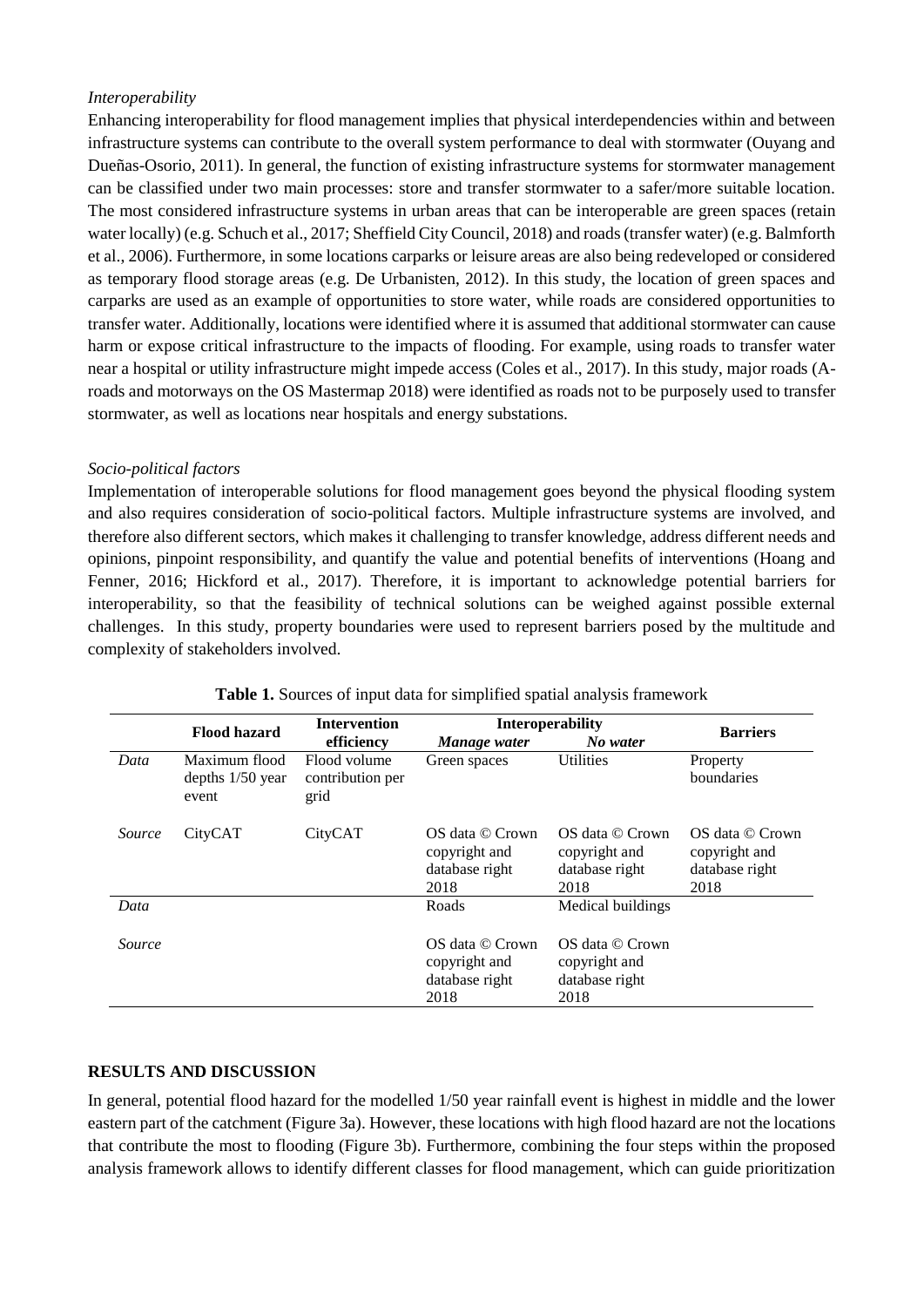about where and which interoperable intervention is likely to be most suitable. In what follows, this is illustrated with four selected locations.

Location A in the upper part of the catchment is characterized by a low potential flood hazard (low amount of points with estimated flood depths >1m) (Figure 3a), but the intervention-efficiency sensitivity analysis shows that this area contributes significantly to flood volumes downstream (Figure 3b). In other words, capturing and storing the stormwater within location A will have a significant impact on reducing flood depths downstream. Furthermore, due to the high percentage of green space in this area, location A presents an opportunity to retain water locally by enhancing infiltration and creating stormwater storage ponds to avoid runoff further downstream (Figure 3c). Therefore, adjusting the current infrastructure (e.g. levees and culverts to keep water on green spaces) could be a potential high-impact intervention. In relation to the socio-political factors, there are very little number of properties within location A, which could potentially reduce the stakeholder complexity related to managing this land (Figure 3d). However, an important dataset to be included in further development of the framework will be ownership of land and other administrative information, as the amount of properties only provides a simplified indication of the socio-political complexity within an area.



**Figure 3.** Analysis framework output maps: (a) flood hazard (dark = highest number of points with estimated flood depth  $> 1$ m), (b) intervention efficiency (dark = highest potential impact on flood reduction), (c) interoperability opportunity (green=green spaces and minor roads, red=major roads, medical buildings and utilities), (c) barriers (dark = highest socio-political complexity).

Similar to location A, location C is characterized by low potential flood hazard, while it also contributes significantly to flood volumes downstream (Figure 3a-b). However, compared to location A, this location does not present great opportunities to capture and store water using the current infrastructure (Figure 3c).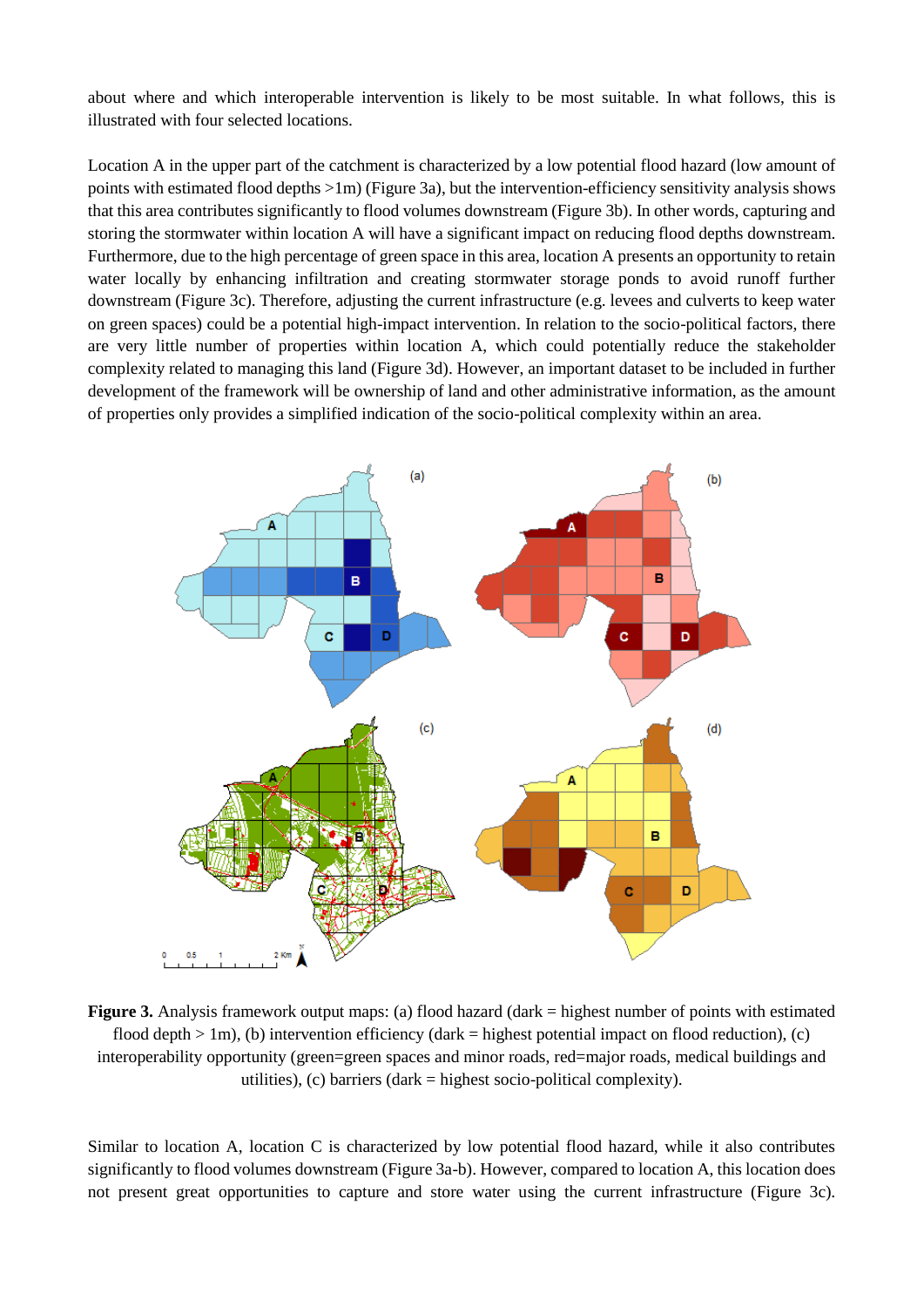Nevertheless, this area is currently under development as part of Newcastle University, with specific attention for SUDs (Helix, 2019), and has therefore important strategic importance to alleviate flood depths within the city center. If the relative stakeholder complexity can be overcome (Figure 3d), additional interoperable solutions could be to transfer stormwater along the road network towards the River Tyne (Balmforth et al., 2006) or investigate the impact of water harvesting techniques to capture stormwater locally (Huang et al., 2015).

Contrarily, location B is characterized by very high potential flood hazard, but contributes relatively little to flood volumes downstream (Figure 3a-b), i.e. the flood hazard in this area is caused by areas upstream of this location. Therefore, adding additional green space will likely not solve the source of the flood problem, but will only offer local protection. Furthermore, this area poses significant barriers for interoperability, as it is characterized by a high percentage of medical buildings and a major road crossing (Figure 3c). As a result, while the stakeholder complexity in terms of number of properties is relatively low in this area (Figure 3d), it would nevertheless be more suitable and effective to manage stormwater in upstream areas rather than dealing with it locally.

Finally, location D is both characterized by high potential flood hazard and high contribution to flood volumes (mostly local as this is one of the most downstream located areas within the catchment) (Figure 3a-b). These results illustrate that it is essential to manage stormwater locally to prevent local flooding. The strategic importance of this area in terms of its potential to reduce local flooding is reflected within the redevelopment plans for this area of Newcastle City Council, which specifically focusses on BGI (Lawless, 2016a, 2016b). Additionally, there are a few carparks in the area which could offer an interoperable solution to temporarily store water (Digman et al., 2014), given that the major road that runs through location D is taken into account (Figure 3c).

#### **CONCLUSION AND FURTHER RESEARCH**

This study presented a first concept of a spatial analysis framework that aims to combine spatial information from different disciplines within urban flood management and research to help guide the systematic, city-scale system-integration for flood management. To this end, flood modelling was used to identify locations of flood hazard as well as locations contributing the most to this flood hazard to better understand the hydrological interaction between different spatial locations within an urban catchment. Through a four-step approach, the proposed framework combines the flood hazard information with data on infrastructure and socio-economic factors that can present opportunities and barriers for interoperable flood management.

It is recognized that the current approach is based on an oversimplification of reality and that important input data is missing. However, the aim of this initial study is to illustrate what the framework aims to deliver. Therefore, the initial results presented here should be considered as an example to show the potential of considering multiple data-layers together to get a more holistic image of the problem, the opportunities and the challenges for system-oriented urban flood management. In further research, the data-input and analysis will be further refined, partly through interactive workshops with experts in the field of urban flood management and city-planning.

Further development of the framework into an accessible mapping tool will facilitate engagement among researchers and flood management practitioners in integrating multiple infrastructure systems to increase urban flood resilience, and help guide prioritization and better targeting of flood management interventions and investments in urban development.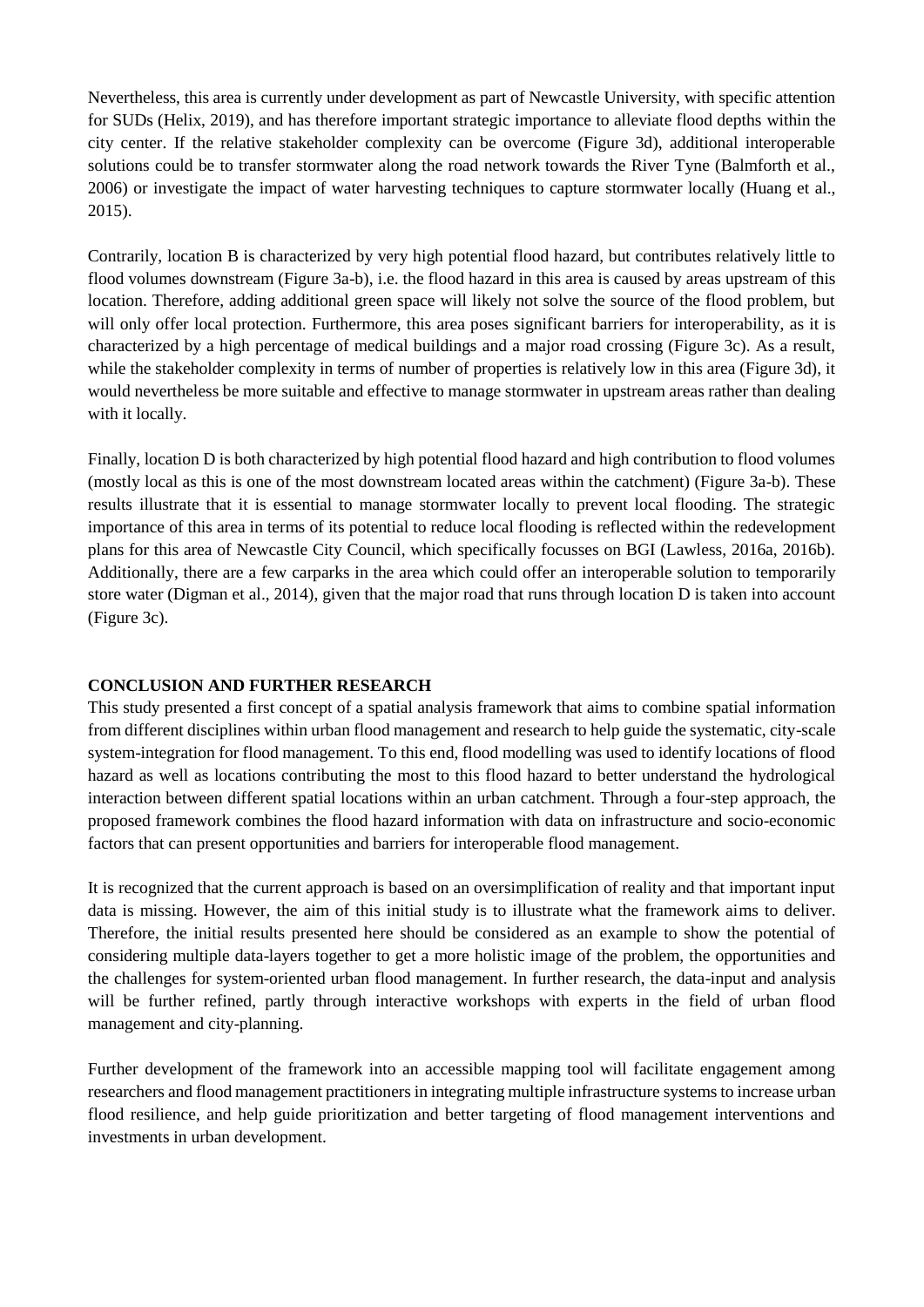#### **ACKNOWLEDGEMENTS**

The CityCAT modelling was performed by Dr Vassilis Glenis at Newcastle University. This research was funded by an Engineering and Physical Sciences Research Council (EPSRC) research grant (EP/P004296/1), in collaboration with the EPSRC funded Urban Flood Resilience research consortium (EP/P004180/1).

#### **REFERENCES**

- Ahern, J. (2013) 'Urban landscape sustainability and resilience: The promise and challenges of integrating ecology with urban planning and design', Landscape Ecology, 28(6), pp. 1203–1212. doi: 10.1007/s10980-012-9799-z.
- Balica, S. F., Douben, N. and Wright, N. G. (2009) 'Flood vulnerability indices at varying spatial scales', Water Science and Technology, 60(10), pp. 2571–2580. doi: 10.2166/wst.2009.183.
- Balmforth, D. et al. (2006) Designing for exceedance in urban drainage good practice. London: CIRIA.
- Beevers, L., Walker, G. and Strathie, A. (2016) 'A systems approach to flood vulnerability', Civil Engineering and Environmental Systems. Taylor & Francis, 33(3), pp. 199–213. doi: 10.1080/10286608.2016.1202931.
- Bertsch, R., Glenis, V. and Kilsby, C. (2017) 'Urban flood simulation using synthetic storm drain networks', Water (Switzerland), 9(12). doi: 10.3390/w9120925.
- Blue-Green Cities Research Project (2016) BlueGreenCities: Delivering and Evaluating Multiple Flood Risk Benefits in Blue-Green Cities. Available at: http://www.bluegreencities.ac.uk/index.aspx (Accessed: 30 October 2018).
- CaBA (2018) Catchment-based approach. Available at: https://www.catchmentbasedapproach.org/ (Accessed: 8 May 2018).
- Coles, D. et al. (2017) 'Beyond "flood hotspots": Modelling emergency service accessibility during flooding in York, UK', Journal of Hydrology. The Author(s), 546, pp. 419–436. doi: 10.1016/j.jhydrol.2016.12.013.
- Digman, C. et al. (2014) Managing urban flooding from heavy rainfall encouraging the uptake of designing for exceedance. Case studies. London: CIRIA.
- Ernst, K. M. and Preston, B. L. (2017) 'Adaptation opportunities and constraints in coupled systems: Evidence from the U.S. energy-water nexus', Environmental Science and Policy. Elsevier Ltd, 70, pp. 38–45. doi: 10.1016/j.envsci.2017.01.001.
- Eusgeld, I., Nan, C. and Dietz, S. (2011) 'System-of-systems approach for interdependent critical infrastructures', Reliability Engineering and System Safety. Elsevier, 96(6), pp. 679–686. doi: 10.1016/j.ress.2010.12.010.
- Falkenmark, M. (2004) 'Towards integrated catchment management: Opening the paradigm locks between hydrology, ecology and policy-making', International Journal of Water Resources Development, 20(3), pp. 275–282. doi: 10.1080/0790062042000248637.
- Fratini, C. F. et al. (2012) 'Three Points Approach (3PA) for urban flood risk management: A tool to support climate change adaptation through transdisciplinarity and multifunctionality', Urban Water Journal, 9(5), pp. 317–331. doi: 10.1080/1573062X.2012.668913.
- Ghofrani, Z., Sposito, V. and Faggian, R. (2017) 'A Comprehensive Review of Blue Green Infrastructure Concepts', International Journal of Environment and Sustainability, 6(1), pp. 1927–9566.
- Hansen, R. and Pauleit, S. (2014) 'From multifunctionality to multiple ecosystem services? A conceptual framework for multifunctionality in green infrastructure planning for Urban Areas', Ambio, 43(4), pp. 516–529. doi: 10.1007/s13280-014-0510-2.
- Helix, N. (2019) Newcastle Helix. Available at: https://newcastlehelix.com/?cn (Accessed: 22 January 2019).
- van Herk, S. et al. (2011) 'Learning and Action Alliances for the integration of flood risk management into urban planning: A new framework from empirical evidence from The Netherlands', Environmental Science and Policy. Elsevier Ltd, 14(5), pp. 543–554. doi: 10.1016/j.envsci.2011.04.006.
- Hickford, A. et al. (2017) A Review of Resilience in Interdependent Transport , Energy and Water Systems.
- Hoang, L. and Fenner, R. A. (2016) 'System interactions of stormwater management using sustainable urban drainage systems and green infrastructure', Urban Water Journal. Taylor & Francis, 13(7), pp. 739–758. doi: 10.1080/1573062X.2015.1036083.
- Huang, C. L. et al. (2015) 'Optimal spatial design of capacity and quantity of rainwater harvesting systems for urban flood mitigation', Water, 7(9), pp. 5173–5202. doi: 10.3390/w7095173.
- iCASP (2018) Yorkshire Integrated Catchment Solutions Programme. Available at: https://icasp.org.uk/ (Accessed: 8 May 2018).